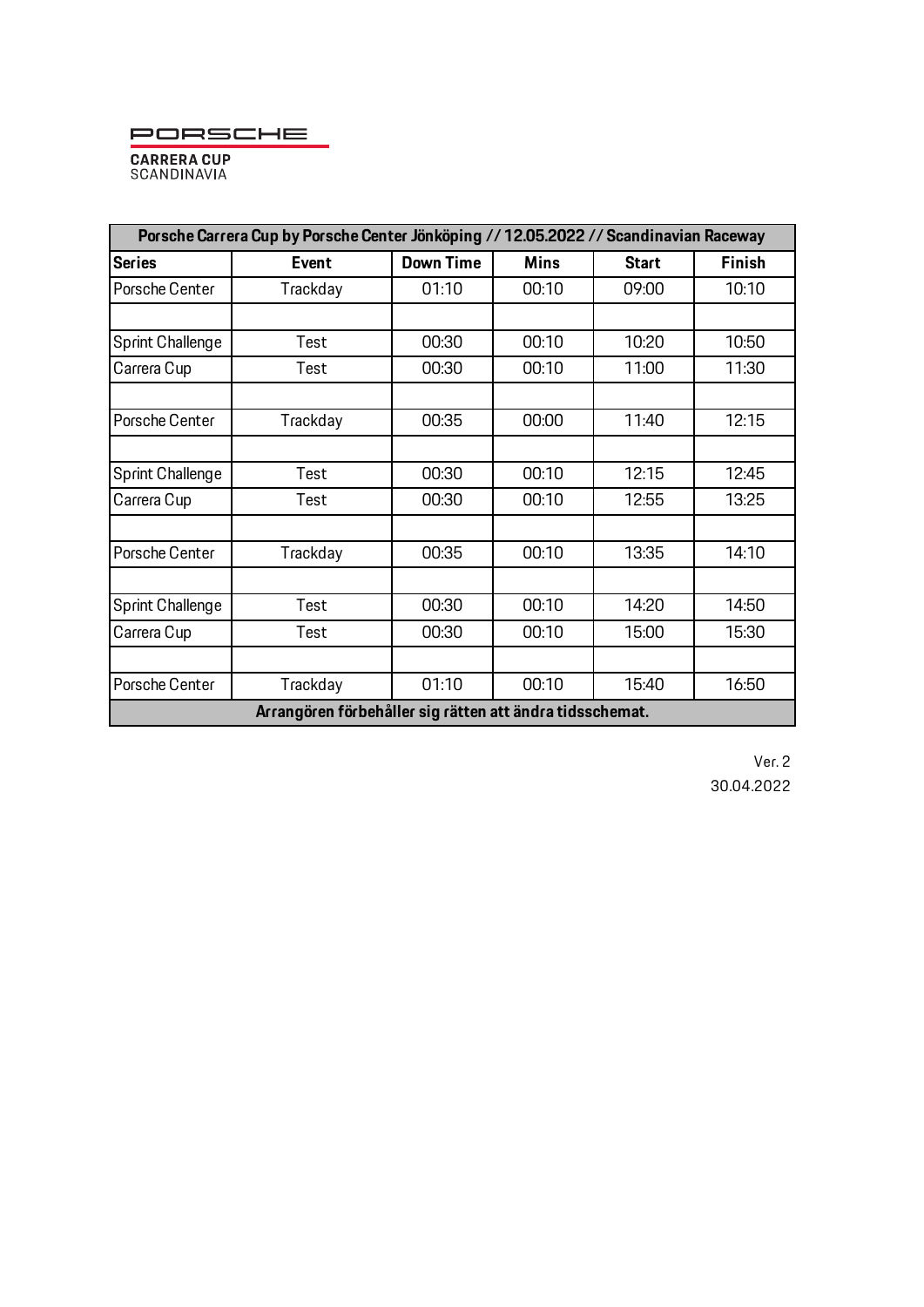PORSCHE



| Porsche Carrera Cup by Porsche Center Jönköping // 13.05.2022 // Scandinavian Raceway |               |                  |             |              |               |  |  |  |
|---------------------------------------------------------------------------------------|---------------|------------------|-------------|--------------|---------------|--|--|--|
| <b>Series</b>                                                                         | <b>Event</b>  | <b>Down Time</b> | <b>Mins</b> | <b>Start</b> | <b>Finish</b> |  |  |  |
| Formula Nordic                                                                        | Practice 1    | 00:10            | 00:20       | 09:00        | 09:20         |  |  |  |
| Carrera Cup                                                                           | Practice 1    | 00:10            | 00:30       | 09:30        | 10:00         |  |  |  |
| Sprint Challenge                                                                      | Practice 1    | 00:10            | 00:20       | 10:10        | 10:30         |  |  |  |
| GT4 Scandinavia                                                                       | Practice 1    | 00:10            | 00:30       | 10:40        | 11:10         |  |  |  |
|                                                                                       |               |                  |             |              |               |  |  |  |
| Formula Nordic                                                                        | Practice 2    | 00:10            | 00:20       | 11:20        | 11:40         |  |  |  |
| Carrera Cup                                                                           | Practice 2    | 00:00            | 00:30       | 11:50        | 12:20         |  |  |  |
| Sprint Challenge                                                                      | Practice 2    | 00:10            | 00:30       | 12:20        | 12:50         |  |  |  |
| GT4 Scandinavia                                                                       | Practice 2    | 00:00            | 00:30       | 13:00        | 13:30         |  |  |  |
| Ginetta GT5                                                                           |               |                  |             |              |               |  |  |  |
|                                                                                       |               |                  |             |              |               |  |  |  |
|                                                                                       | <b>LUNCH</b>  | 00:00            | 00:30       | 13:30        | 14:00         |  |  |  |
|                                                                                       |               |                  |             |              |               |  |  |  |
| <b>V8 Thundercars</b>                                                                 | Practice 1    | 00:10            | 00:20       | 14:00        | 14:20         |  |  |  |
|                                                                                       |               |                  |             |              |               |  |  |  |
| Sprint Challenge                                                                      | Qualification | 00:10            | 00:20       | 14:30        | 14:50         |  |  |  |
| Formula Nordic                                                                        | Qualification | 00:10            | 00:20       | 15:00        | 15:20         |  |  |  |
| GT4 Scandinavia                                                                       | Qualification | 00:10            | 00:35       | 15:30        | 16:05         |  |  |  |
| Carrera Cup                                                                           | Qualification | 00:10            | 00:30       | 16:15        | 16:45         |  |  |  |
| <b>V8 Thundercars</b>                                                                 | Qualification | 00:10            | 00:20       | 16:55        | 17:15         |  |  |  |
| Ginetta GT5                                                                           | Qualification | 00:10            | 00:20       | 17:25        | 17:45         |  |  |  |
|                                                                                       |               |                  |             |              |               |  |  |  |
| Arrangören förbehåller sig rätten att ändra tidsschemat.                              |               |                  |             |              |               |  |  |  |

Ver. 2 30.04.2022